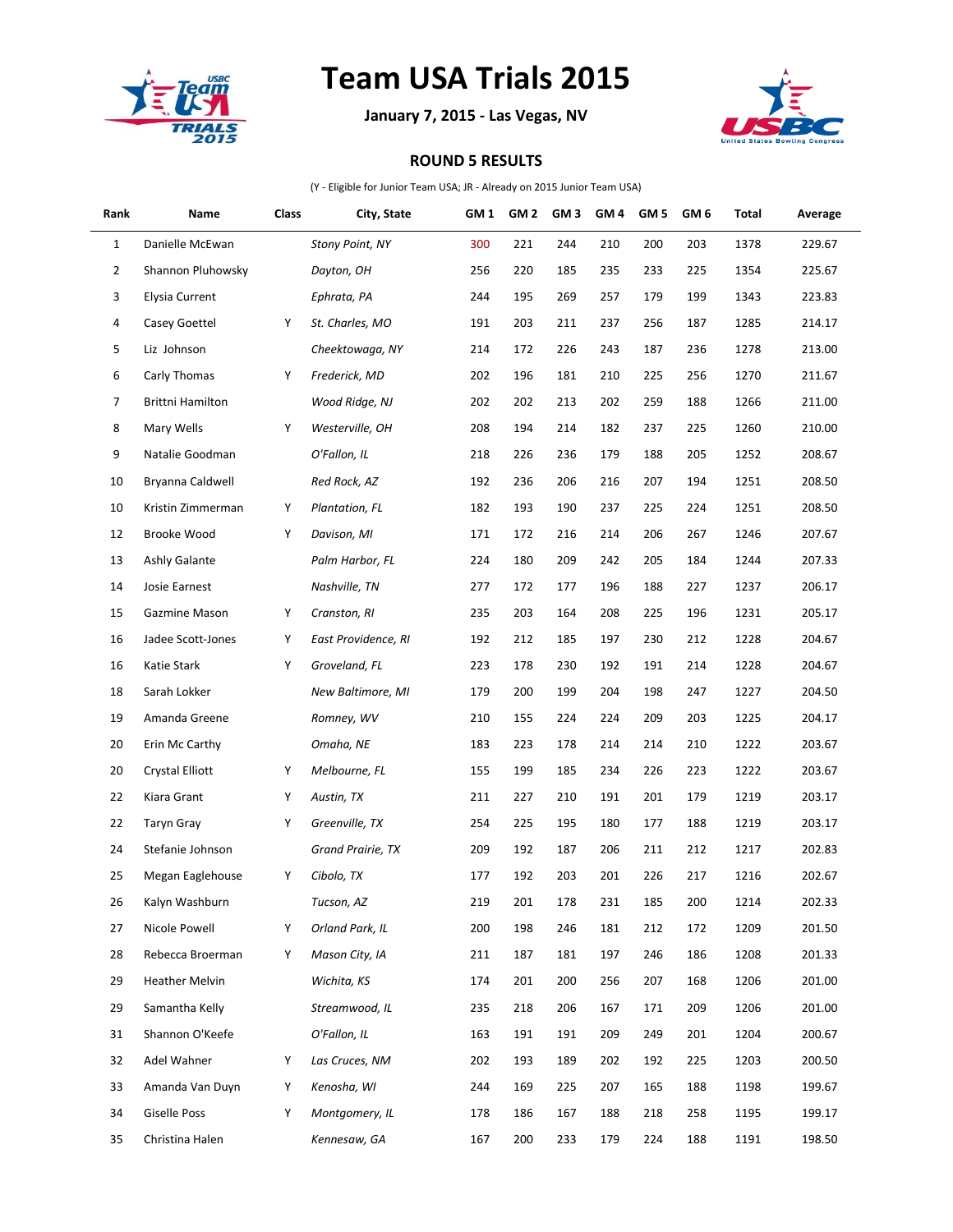| 35 | <b>Stephanie Mims</b>  | Υ  | North Chesterfield, VA | 181 | 177 | 238 | 160 | 213 | 222 | 1191 | 198.50 |
|----|------------------------|----|------------------------|-----|-----|-----|-----|-----|-----|------|--------|
| 37 | Katelyn Simpson        | JR | Boise, ID              | 235 | 167 | 213 | 189 | 191 | 194 | 1189 | 198.17 |
| 38 | Sydney Brummett        | Υ  | Fort Wayne, IN         | 227 | 212 | 165 | 186 | 225 | 172 | 1187 | 197.83 |
| 39 | <b>Brandy Silva</b>    |    | Ft Worth, TX           | 191 | 210 | 177 | 177 | 217 | 213 | 1185 | 197.50 |
| 40 | Ashley Rucker          |    | Bartlesville, OK       | 175 | 190 | 222 | 201 | 211 | 181 | 1180 | 196.67 |
| 40 | Leea Haworth           |    | Tumwater, WA           | 186 | 213 | 212 | 191 | 181 | 197 | 1180 | 196.67 |
| 42 | Kerry Smith            |    | Lititz, PA             | 176 | 225 | 185 | 198 | 205 | 190 | 1179 | 196.50 |
| 43 | Natalie Koprowitz      | Υ  | Girard, IL             | 196 | 194 | 192 | 259 | 167 | 164 | 1172 | 195.33 |
| 44 | Amanda Fry             | Υ  | Antelope, CA           | 226 | 205 | 180 | 233 | 156 | 171 | 1171 | 195.17 |
| 45 | <b>Taylor Bulthuis</b> |    | Coral Springs, FL      | 241 | 215 | 165 | 191 | 193 | 161 | 1166 | 194.33 |
| 46 | Brianna Amidon         |    | Pittsfield, MA         | 165 | 226 | 223 | 231 | 170 | 150 | 1165 | 194.17 |
| 47 | Lizabeth Kuhlkin       |    | Schenectady, NY        | 208 | 182 | 147 | 168 | 218 | 239 | 1162 | 193.67 |
| 48 | Kimi Davidson          |    | Azle, TX               | 148 | 207 | 212 | 193 | 224 | 177 | 1161 | 193.50 |
| 49 | <b>Emily Eckhoff</b>   | Υ  | Denver, CO             | 191 | 200 | 171 | 189 | 226 | 183 | 1160 | 193.33 |
| 50 | Amber Vega             | Υ  | Orangevale, CA         | 207 | 232 | 192 | 161 | 173 | 194 | 1159 | 193.17 |
| 51 | Kayla Bandy            |    | Salisbury, MD          | 201 | 186 | 166 | 179 | 194 | 232 | 1158 | 193.00 |
| 51 | Angela Falgoust        | Υ  | Baton Rouge, LA        | 149 | 158 | 204 | 189 | 190 | 268 | 1158 | 193.00 |
| 53 | Sierra Kanemoto        | Υ  | Dayton, OH             | 172 | 268 | 200 | 171 | 159 | 186 | 1156 | 192.67 |
| 54 | Jackie Carbonetto      |    | <b>Blauvett, NY</b>    | 218 | 165 | 201 | 213 | 183 | 174 | 1154 | 192.33 |
| 54 | Briana Zabierek        | Υ  | Lockport, IL           | 203 | 214 | 190 | 166 | 202 | 179 | 1154 | 192.33 |
| 54 | Missy Parkin           |    | Laguna Hills, CA       | 211 | 200 | 188 | 199 | 174 | 182 | 1154 | 192.33 |
| 57 | <b>Holly Harris</b>    |    | Wichita, KS            | 159 | 205 | 205 | 181 | 213 | 190 | 1153 | 192.17 |
| 57 | Rebecca Czlapinski     |    | Marengo, IL            | 180 | 180 | 226 | 200 | 174 | 193 | 1153 | 192.17 |
| 59 | Samantha Gainor        | Υ  | New Baltimore, MI      | 178 | 198 | 184 | 242 | 154 | 189 | 1145 | 190.83 |
| 59 | Anna Groce             | Υ  | Kernersville, NC       | 161 | 201 | 192 | 200 | 200 | 191 | 1145 | 190.83 |
| 61 | Jordan Newham          | Υ  | Aurora, IL             | 192 | 178 | 227 | 191 | 156 | 198 | 1142 | 190.33 |
| 61 | Nicole Mikaelian       | Υ  | Macomb, MI             | 179 | 156 | 177 | 221 | 180 | 229 | 1142 | 190.33 |
| 63 | Lynda Barnes           |    | Double Oak, TX         | 188 | 223 | 186 | 166 | 193 | 184 | 1140 | 190.00 |
| 63 | Danyn Terry            | Υ  | Coarsegold, CA         | 217 | 201 | 192 | 170 | 157 | 203 | 1140 | 190.00 |
| 63 | Kaidee Sutphin         |    | Howey In The Hills, FL | 150 | 192 | 192 | 201 | 198 | 207 | 1140 | 190.00 |
| 66 | Gabriella Mayfield     |    | Lake Isabella, CA      | 188 | 156 | 152 | 210 | 222 | 211 | 1139 | 189.83 |
| 67 | Kelly Belzeski         | Υ  | Schererville, IN       | 268 | 170 | 158 | 182 | 160 | 200 | 1138 | 189.67 |
| 68 | Megan Kelly            |    | Dayton, OH             | 184 | 180 | 167 | 178 | 212 | 216 | 1137 | 189.50 |
| 69 | Julia Bond             | JR | Aurora, IL             | 167 | 226 | 192 | 159 | 206 | 186 | 1136 | 189.33 |
| 70 | Leah Glazer            | Υ  | Henderson, NV          | 196 | 187 | 219 | 175 | 181 | 177 | 1135 | 189.17 |
| 71 | Jessica Quebedeaux     | Υ  | Lafayette, LA          | 178 | 171 | 206 | 173 | 202 | 203 | 1133 | 188.83 |
| 72 | Gillian Coyle          | Υ  | Mesa, AZ               | 199 | 190 | 185 | 204 | 176 | 177 | 1131 | 188.50 |
| 73 | Melanie Hannon         | JR | Cheektowaga, NY        | 194 | 190 | 165 | 222 | 161 | 197 | 1129 | 188.17 |
| 74 | Kasey Eaton            | Υ  | Wyoming, MI            | 194 | 184 | 168 | 201 | 183 | 198 | 1128 | 188.00 |
| 75 | Bryanna Leyen          | Υ  | Perry Hall, MD         | 163 | 175 | 200 | 189 | 226 | 172 | 1125 | 187.50 |
| 76 | Danielle Jedlicki      | Υ  | Murfreesboro, TN       | 152 | 179 | 202 | 187 | 214 | 187 | 1121 | 186.83 |